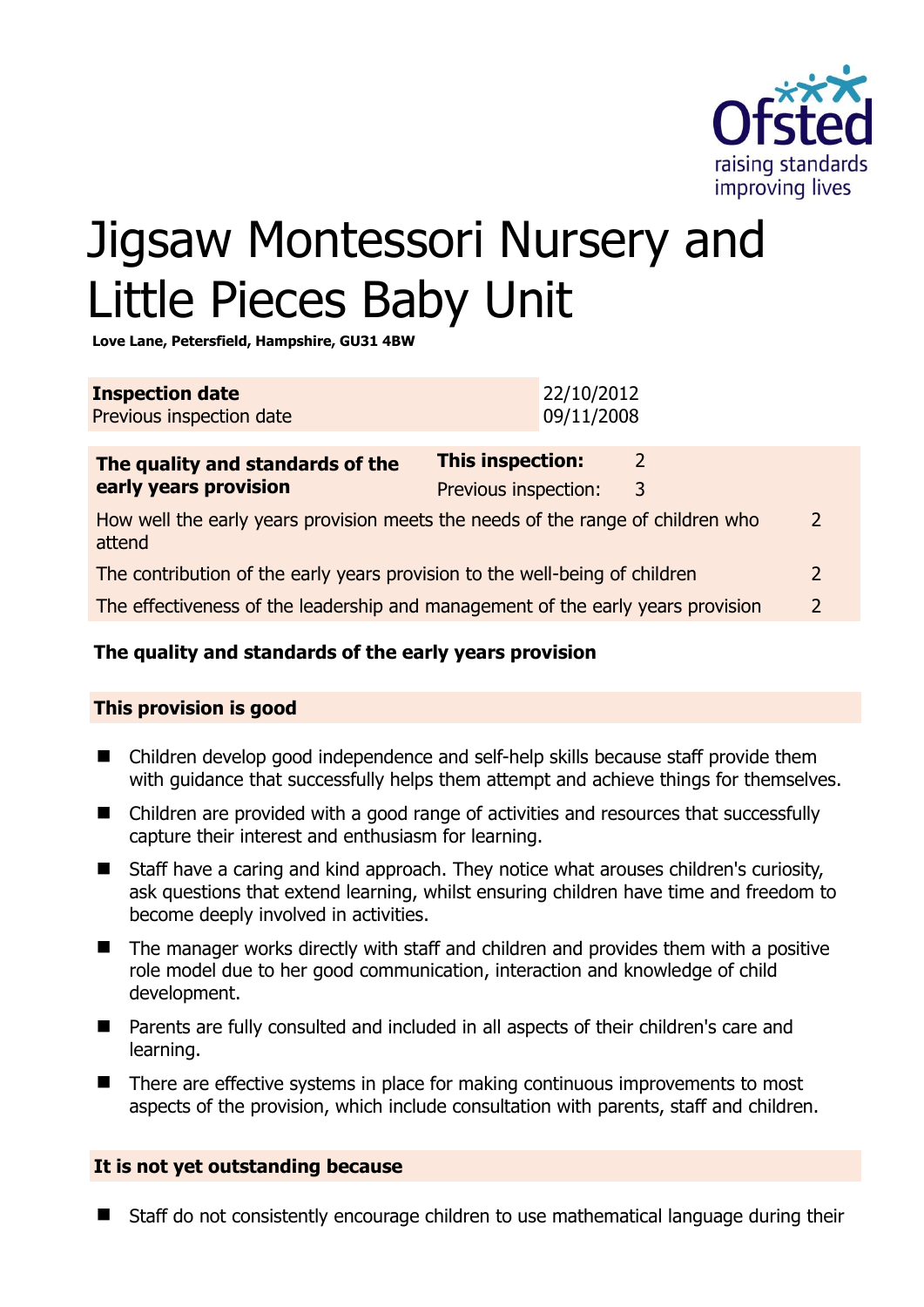play and extend their ability to recognise number, by displaying more numerals in the environment.

## **Information about this inspection**

Inspections of registered early years provision are scheduled:

- at least once in every inspection cycle. The current cycle ends on 31 July 2016
- **n** more frequently where Ofsted identifies a need to do so, for example where provision was previously judged as inadequate
- **•** brought forward in the inspection cycle where Ofsted has received information that suggests the provision may not be meeting the legal requirements of the Early Years Foundation Stage; or where assessment of the provision identifies a need for early inspection
- **P** prioritised for inspection where we have received information that the provision is not meeting the requirements of the Early Years Foundation Stage and which suggests children may not be safe
- at the completion of an investigation into failure to comply with the requirements of the Early Years Foundation Stage.

# **Inspection activities**

- $\blacksquare$ The inspector observed activities in the play room and the outside learning environment.
- $\blacksquare$ The inspector held meetings with the manager of the provision and spoke with staff and children at appropriate times throughout the inspection
- The inspector looked at children's assessment records and planning documentation.
- The inspector checked evidence of suitability and qualifications of practitioners working with children, the provider's self-evaluation form and improvement plan.
- The inspector took account of the views of parents and carers spoken to on the day.

### **Inspector**

Catherine Greenwood

# **Full Report**

### **Information about the setting**

The Jigsaw Montessori Nursery was registered in 1996. It is privately owned and is situated in the the Pavilion, which is a shared building with Petersfield Junior Football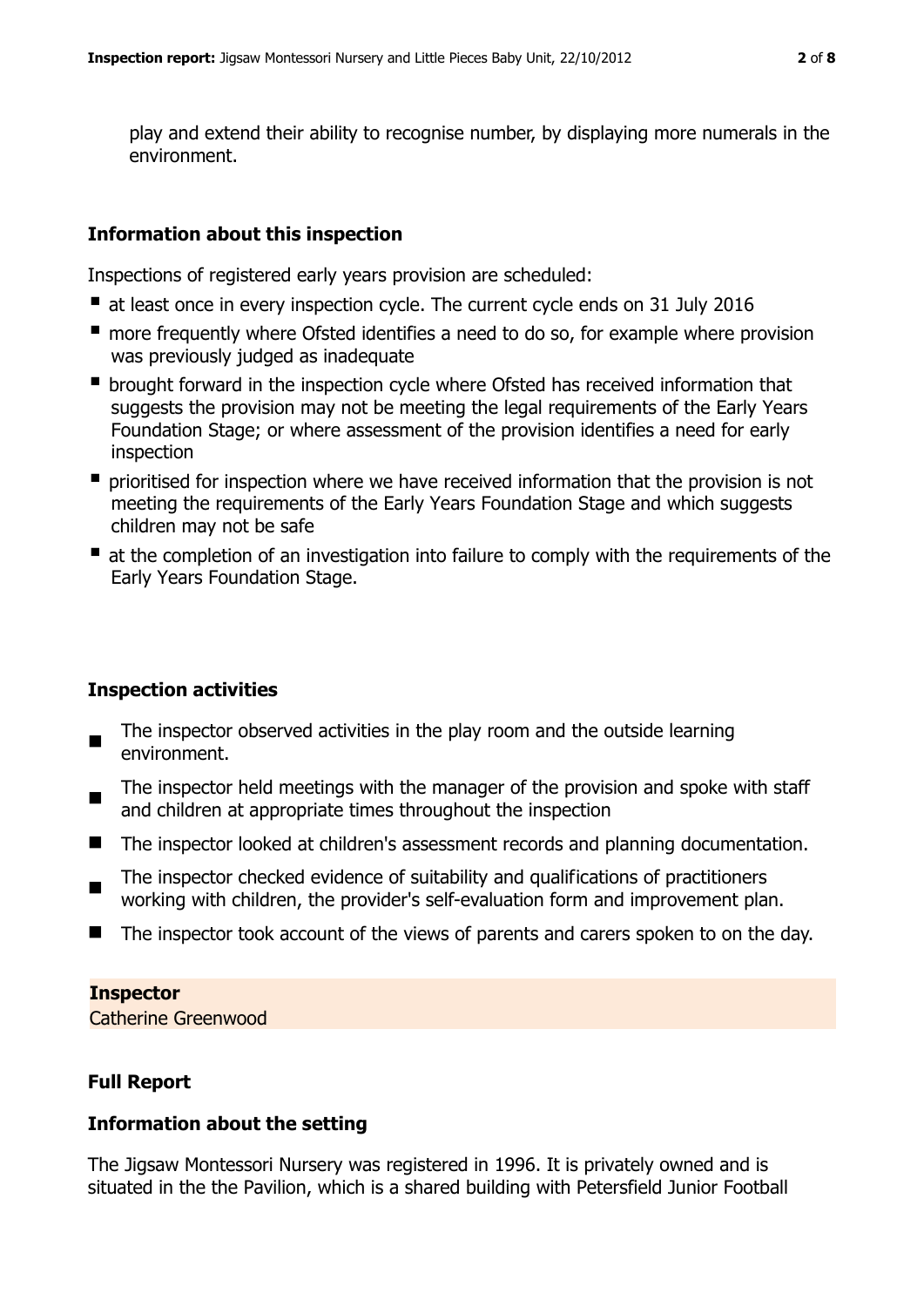Club. Children have access to a playroom, separate sleep room and outside play area. The provision provides places for children who live in Petersfield and the surrounding areas. The provision is registered on the Early Years Register. It operates for 48 weeks of the year, from Monday to Friday, between 8am and 6pm. Children may attend for either half or full days. There are currently 32 children on roll. The setting is in receipt of funding for the provision of free early education to children aged three and four, and follows the Montessori philosophy. The provision supports children who are learning English as an additional language. There are five members of staff, all of whom hold a National Vocational Qualification (NVQ) to level 3.

# **What the setting needs to do to improve further**

# **To further improve the quality of the early years provision the provider should:**

 $\blacksquare$  strengthen the opportunities for children to use mathematical language during their play and extend their ability to recognise number, by using more displays of numbers in the environment.

### **Inspection judgements**

# **How well the early years provision meets the needs of the range of children who attend**

Children make good progress taking into account their starting points and capabilities, the length of time they have been at the setting, and how often they attend. They are provided with a good range of activities and resources that successfully capture their interest in learning. Consequently, they show good levels of energy, fascination, are not easily distracted, and pay attention to details. Children develop good independence and self-help skills, because staff provide guidance that successfully helps them do things for themselves. For example, children butter toast, pour drinks and clear way their plates and cups at breakfast time. Staff stimulate children's interest through shared attention and ask questions that extend children's learning. As a result, children are well prepared for starting school. Staff make regular observations of children's play and learning and these are used to inform planning. Planning is done for each individual child taking into account interests and next steps. Parents contribute their observations of children's learning and development at home, which provides a unified approach.

Children show good listening skills as they frequently communicate with each other. Staff respond to children's interest in books. Children make marks, and some are beginning to recognise and copy simple words with most letters correctly formed. For example, as they make lists of fruit for snack time. Staff help children to count in numerical order during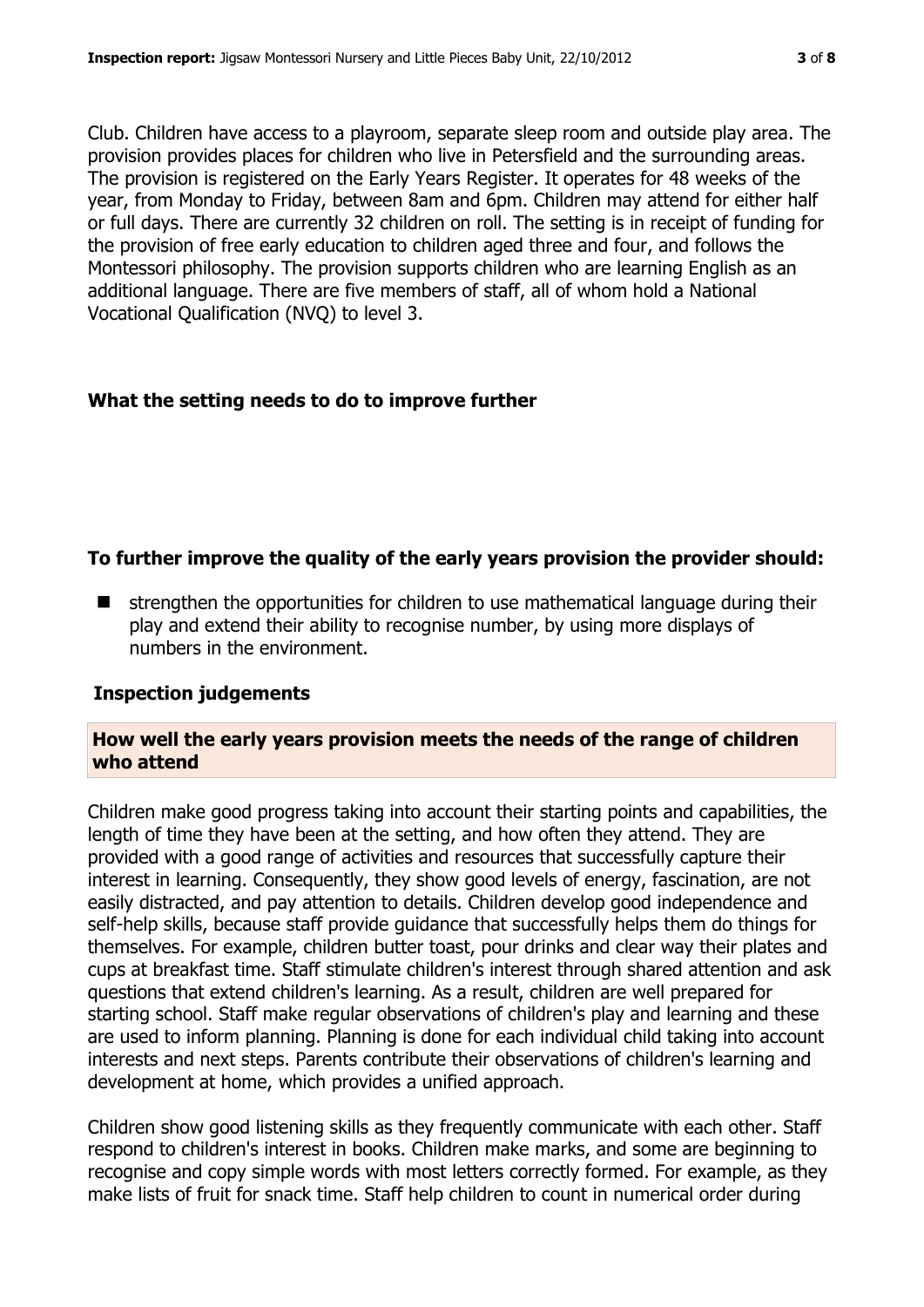everyday activities and help them match pieces of puzzles. However, they do not consistently encourage children's use of mathematical language during their play or display many numerals in purposeful contexts.

Children learn about their own cultures and faiths, and those of others in their community. They share and celebrate a range of festivals and special events, such as Diwali, Halloween and Christmas. They show interest in the features of living things, as they discover worms in the outside play area and with staff support transfer them into microscope containers. Children play imaginatively as they dress up as brides, feed dolls and use planks of wood in the outside play area to create pretend bonfires. Babies are beginning to develop control of their movements, as under close supervision, they pull themselves up on low-level furniture. They pick up and hold objects in each hand, such as small mirrors, and use their fingers to operate musical toys. In good weather, babies explore the outside environment on local walks.

#### **The contribution of the early years provision to the well-being of children**

Children form close and affectionate relationships with staff and consequently feel emotionally secure. They spontaneously approach staff for a group hug, whilst listening to music and dancing. Children play co-operatively and learn to negotiate with each other. The success of this is evident as they sometimes swap toys independently, without adult intervention and work together during their play. Most children choose to play with others and form good friendships. Staff plan in times to work individually with children. They respond in a positive way when children show interest in helping to feed babies at snack time, stay close by and embrace the interaction between the children. Children learning English as an additional language have opportunities to express themselves in their home language, as staff use a few familiar words during their play.

Babies are happy and settled because staff provide warm, loving, consistent care, and respond quickly to their needs. For example, when they notice that they are hungry and tired. They regularly give them cuddles as they move around the playroom and help them explore resources. For example, as they lift them up to touch bright shiny mobiles hanging from the window. Children are provided with healthy and nutritious meals that are cooked on the premises. Consequently, they well and enjoy mealtimes. Staff follow good hygiene procedures which protects children from the risk of cross infection. There is a good range of indoor and outdoor resources that promote children's independence and enthusiasm for learning. Children learn about their own safety, as staff talk to them about road safety and stranger danger, whilst on outings in the local community. Staff work closely with parents and other agencies, such as portage workers and speech and language therapists to meet children's individual needs. There are currently no children on roll who attend other early years provision. However, staff are aware of the need to work in partnership if the need arises. Children are ready for their next stage of learning, and transition is supported through visits to the local school before they leave the provision.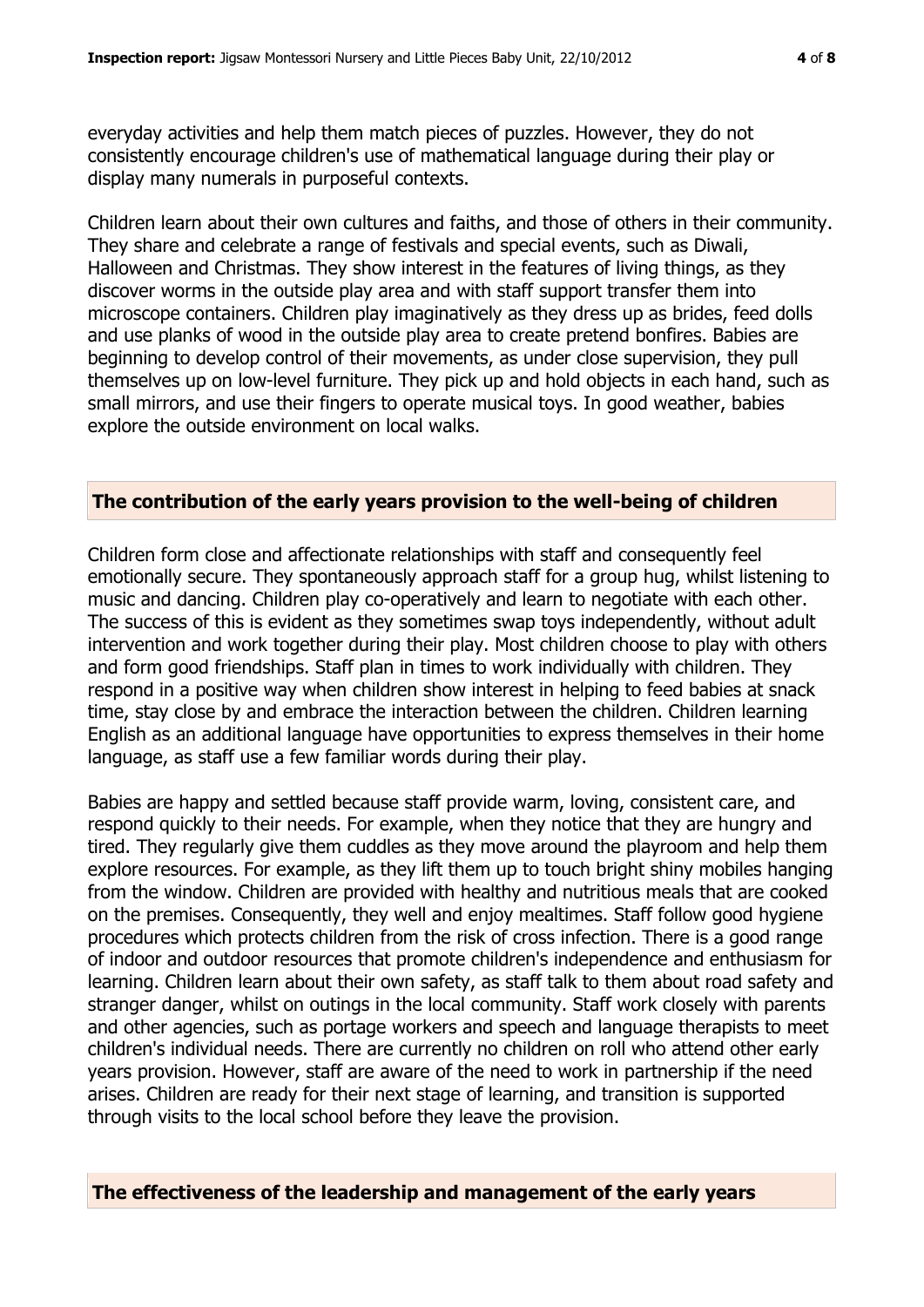### **provision**

Staff have a good knowledge of child protection procedures approved by the Local Safeguarding Children Board. Their knowledge and understanding of protecting children's welfare is kept up to date through discussions at monthly staff meetings. Children's safety is maintained using daily check lists and risk assessments. There are effective systems in place to ensure that all staff are suitable to work with children. The manager works directly with children and staff and provides them with a positive role model. She gives staff feedback about their practice on a regular basis. Staff and the manager share information about children's individual needs and their learning and development at team meetings.

Self-evaluation is good. Staff and parents are encouraged to share ideas for improving the quality of the provision. The manager uses these contributions and her own first hand observations of practice, to create development plans that lead to continuous improvement. Since the provision has been re-located to one building, the playroom has been re-organised, so that children can be seen and well supervised at all times. In addition, the outside play area has been fitted with secure fencing. This enables children to remain safe and benefit from choosing to play inside or outside. Actions and recommendations made at the last inspection have been met. Since the last inspection parental involvement has significantly improved and parents are keen to take part in nursery events, such as nursery 'toddles'.

Staff establish effective communication with other providers, schools and professionals in order to identify all children's needs and help them to make progress. For example, they currently work with a speech and language therapist involved with some children. Consequently, children receive continuity in their care and learning. Parent's comments during the inspection show they are happy with the provision. For example, they say 'I like the way the staff interact with the children, it's a very friendly atmosphere, and when my child comes home, he has always done something different' and 'the staff are fantastic and are very kind which has helped my child to settle beautifully and I am very impressed'.

# **What inspection judgements mean**

| <b>Registered early years provision</b> |                  |                                                                                                                                                                                                  |  |  |
|-----------------------------------------|------------------|--------------------------------------------------------------------------------------------------------------------------------------------------------------------------------------------------|--|--|
| Grade                                   | <b>Judgement</b> | <b>Description</b>                                                                                                                                                                               |  |  |
| Grade 1                                 | Outstanding      | Outstanding provision is highly effective in meeting the needs<br>of all children exceptionally well. This ensures that children are<br>very well prepared for the next stage of their learning. |  |  |
| Grade 2                                 | Good             | Good provision is effective in delivering provision that meets<br>the needs of all children well. This ensures children are ready<br>for the next stage of their learning.                       |  |  |
| Grade 3                                 | Satisfactory     | Satisfactory provision is performing less well than expectations                                                                                                                                 |  |  |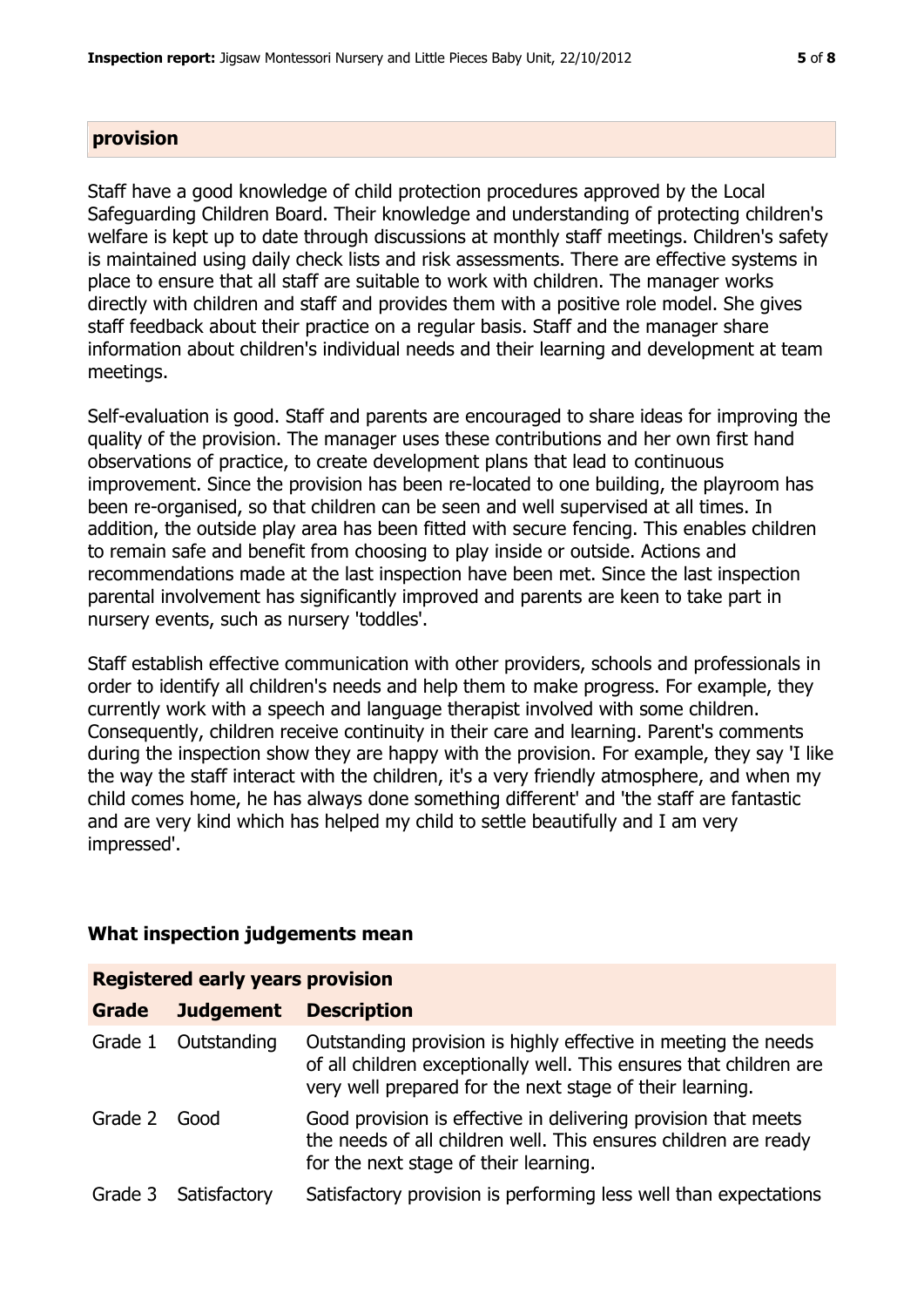|         |                    | in one or more of the key areas. It requires improvement in<br>order to be good.                                                                                                                                                                                                                                                                                            |
|---------|--------------------|-----------------------------------------------------------------------------------------------------------------------------------------------------------------------------------------------------------------------------------------------------------------------------------------------------------------------------------------------------------------------------|
|         | Grade 4 Inadequate | Provision that is inadequate requires significant improvement<br>and/or enforcement. The provision is failing to give children an<br>acceptable standard of early years education and/or is not<br>meeting the safeguarding and welfare requirements of the<br>Early Years Foundation Stage. It will be inspected again within<br>12 months of the date of this inspection. |
| Met     |                    | The provision has no children on roll. The inspection judgement<br>is that the provider continues to meet the requirements for<br>registration.                                                                                                                                                                                                                             |
| Not Met |                    | The provision has no children on roll. The inspection judgement<br>is that the provider does not meet the requirements for<br>registration.                                                                                                                                                                                                                                 |

### **Inspection**

This inspection was carried out by Ofsted under Sections 49 and 50 of the Childcare Act 2006 on the quality and standards of provision that is registered on the Early Years Register. The registered person must ensure that this provision complies with the statutory framework for children's learning, development and care, known as the Early Years Foundation Stage.

### **Setting details**

| Unique reference number       | 110256                        |
|-------------------------------|-------------------------------|
| <b>Local authority</b>        | Hampshire                     |
| <b>Inspection number</b>      | 813385                        |
| <b>Type of provision</b>      | Full-time provision           |
| <b>Registration category</b>  | Childcare - Non-Domestic      |
| Age range of children         | $0 - 5$                       |
| <b>Total number of places</b> | 22                            |
| Number of children on roll    | 32                            |
| <b>Name of provider</b>       | Jigsaw Montessori Nursery Ltd |
| Date of previous inspection   | 09/11/2008                    |
| <b>Telephone number</b>       | 01730 268787                  |

Any complaints about the inspection or the report should be made following the procedures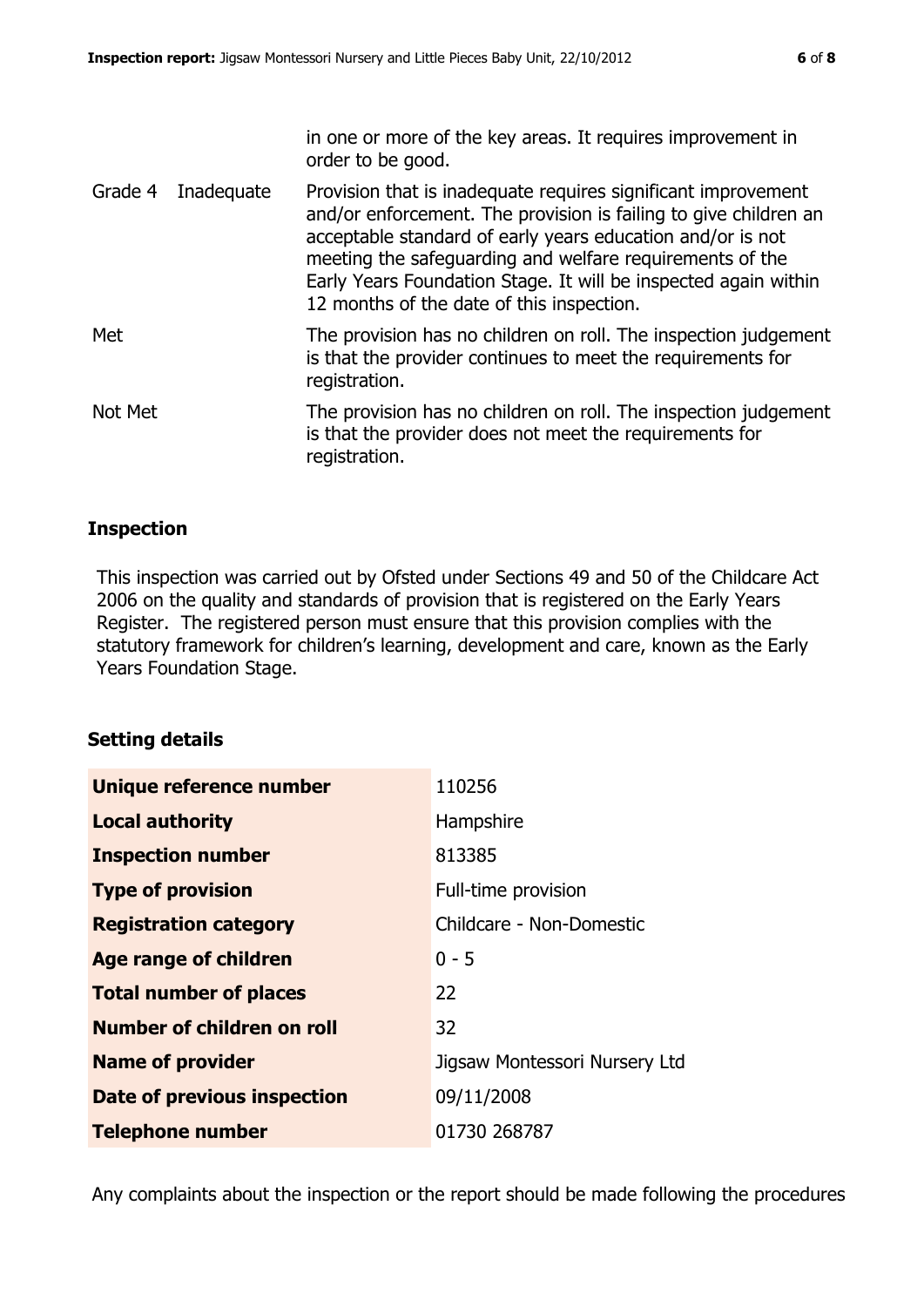set out in the guidance 'raising concerns and making complaints about Ofsted', which is available from Ofsted's website: www.ofsted.gov.uk. If you would like Ofsted to send you a copy of the guidance, please telephone 0300 123 4234, or email enquiries@ofsted.gov.uk.

# **Type of provision**

For the purposes of this inspection the following definitions apply:

Full-time provision is that which operates for more than three hours. These are usually known as nurseries, nursery schools and pre-schools and must deliver the Early Years Foundation Stage. They are registered on the Early Years Register and pay the higher fee for registration.

Sessional provision operates for more than two hours but does not exceed three hours in any one day. These are usually known as pre-schools, kindergartens or nursery schools and must deliver the Early Years Foundation Stage. They are registered on the Early Years Register and pay the lower fee for registration.

Childminders care for one or more children where individual children attend for a period of more than two hours in any one day. They operate from domestic premises that are usually their own home. They are registered on the Early Years Register and must deliver the Early Years Foundation Stage.

Out of school provision may be sessional or full-time provision and is delivered before or after school and/or in the summer holidays. They are registered on the Early Years Register and must deliver the Early Years Foundation Stage. Where children receive their Early Years Foundation Stage in school these providers do not have to deliver the learning and development requirements in full but should complement the experiences children receive in school.